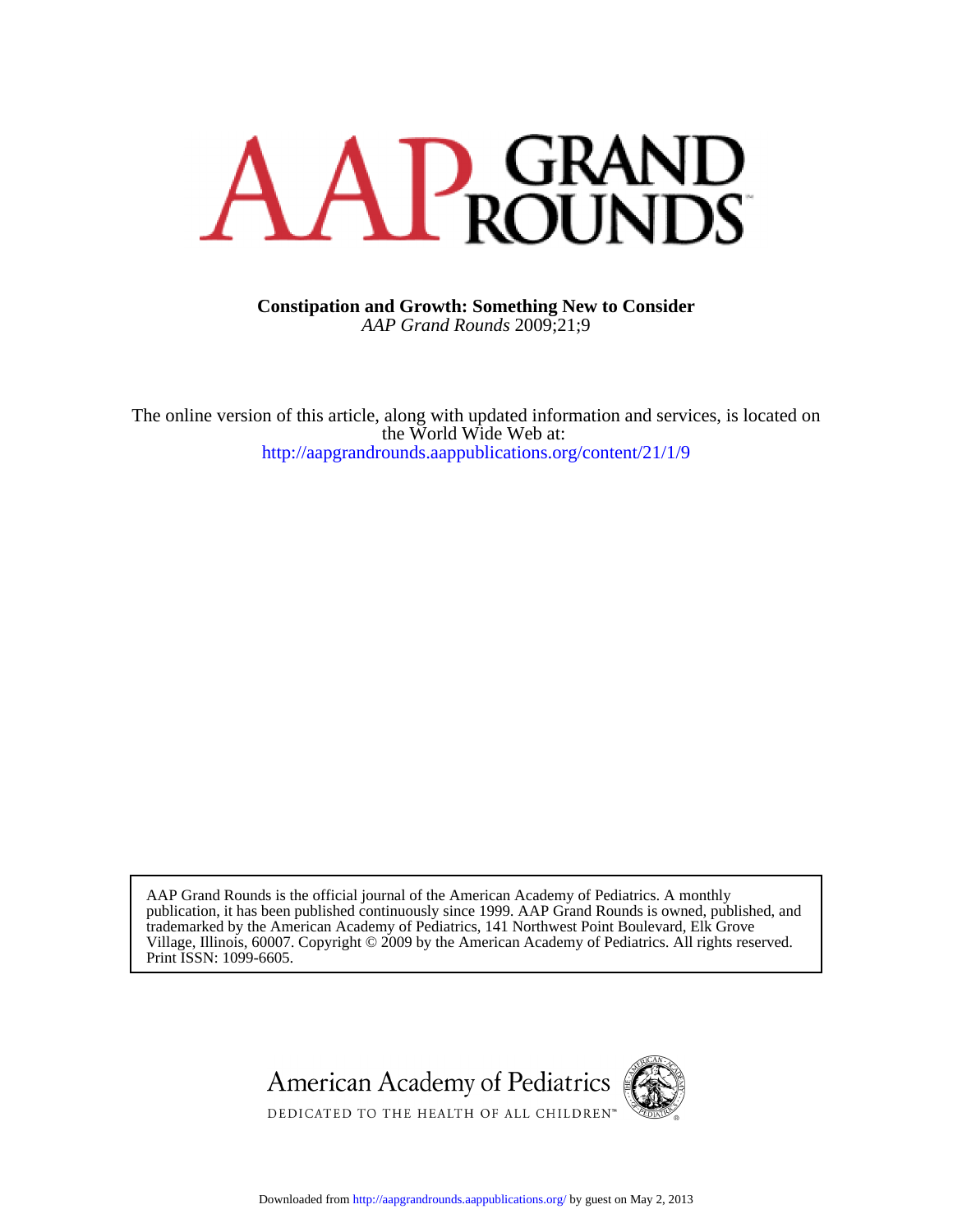## GASTROENTEROLOGY Constipation and Growth: Something New to Consider

*Source: Chao HC, Chen SY, Chen CC, et al. The impact of constipation on growth in children. Pediatric Research. 2008;64(3):308-311; doi:10.1203/PDR.0b013e31817995aa*

Between 2002 and 2006<br>
investigators from Chang<br>
Gung University College<br>
of Medicine in Taiwan studied investigators from Chang Gung University College the influence of constipation and therapy of constipation on growth of children aged one to 15 years.

## PICO

**Question:** Does successful treatment of constipation in otherwise healthy children improve appetite and growth? **Question type: Intervention Study design: Concurrent cohort study** 

Constipation was defined as hard stools, difficult defecation, or frequency of defecation less than three times in a week for more than one month. Patients with known gastrointestinal or other chronic diseases were excluded. Age-matched healthy children visiting a nutrition clinic were enrolled as controls.

All children were monitored for 24 weeks. Constipation was treated with oral magnesium oxide. Children with only fair or poor response to treatment by 12 weeks (defined as duration of symptoms >40% of observation period) were treated with either a gastrointestinal stimulant (sennoside) or osmotic laxatives.

Height-for-age, weight-for-age, and body mass index (BMI) were calculated at baseline, 12 weeks, and 24 weeks while appetite was assessed one time each during the first and second 12 weeks.

A total of 2,426 children were enrolled (mean age 7.3 years). Compared to controls, children with constipation had significantly lower height, weight, height-for-age z-score, weight-for-age z-score, BMI, and BMI-for-age z-score at study entry. Treated constipated patients had significantly greater changes in height and weight at 12 and 24 weeks than controls. After 12 weeks of treatment, significantly greater changes in z-scores of height-for-age, weight-for-age, and BMI-for-age were found in patients with good clinical responses to therapy  $(1,377)$  than in those with a poor response  $(1,049)$ . At 24 weeks, children with fair to poor responses who responded well to additional therapy (n=613) had better growth than those who did not (n=436). Increased appetite was associated with greater height and weight gain at 12 and 24 weeks.

The authors conclude that chronic constipation may slow growth in children and that successful medical treatment of constipation can be beneficial to their growth.

## Commentary by

Barbara Robinson, MPH, RD, and Neal LeLeiko, MD, PhD, FAAP, Pediatric Gastroenterology, Nutrition, and Liver Disease, Rhode Island Hospital and Alpert Medical School of Brown University, Providence, RI

*Dr. LeLeiko and Ms. Robinson have disclosed no financial relationship relevant to this commentary. This commentary does not contain a discussion of an unapproved/investigative use of a commercial product/device*

Not only can constipation lead to gastrointestinal complaints but also poor oral intake and emotional stress for both the child and parents. Constipation as a barrier to growth has not previously been studied in a population of healthy children.

The authors of this study demonstrated that mean height and weight in constipated children was less than in children without constipation. Furthermore, successful treatment of the constipation led to significant gains in oral intake and in weight and height. Subjects who had a good response to therapy for constipation gained more weight and grew at an accelerated rate compared with those who did not respond as well. This implies that constipation is directly related to normal growth in the study population. While a large number of subjects were included in this study, it is not clear how they were recruited. BMI-for-age z scores (0.06±1.11) in the control group were close to zero (Z scores are useful when comparing items from distributions with different means or standard deviations and indicate how many standard deviations a value is from the test mean). Therefore children in the control group had little potential for catch-up growth. The frequency of visits for the control group was not reported. This could be significant because patients in the study group were seen every two weeks.

There is no discussion of whether good nutritional practices were advocated at the frequent visits for constipation and whether there was a therapeutic expectation for symptom resolution and improved oral intake. Finally, the determination of treatment success was based on a subjective scoring system.

The data are contrary to US data in which chronic severe constipation was associated with being overweight.<sup>1</sup> One reason for the difference could be that the US study included children with emotional/ behavioral disorders.

This study reveals that there is at least a subset of children whose appetite and oral intake is negatively affected by constipation, and that resolution of the constipation promotes better appetite and improved growth.

**References**

1. Misra S, et al. *JPEN*. 2006;30:81-84

**Key words:** constipation, growth, nutrition